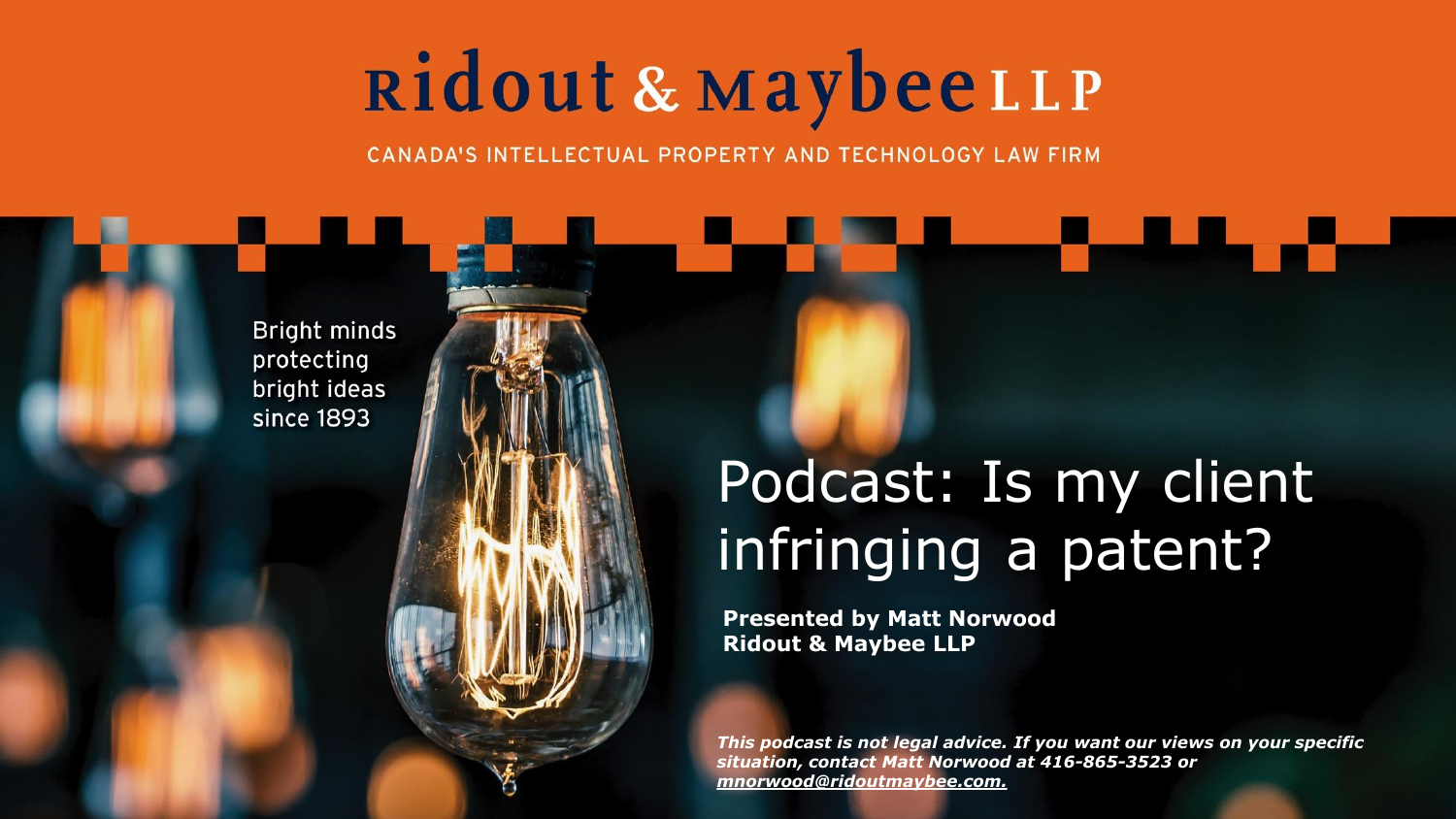

## Source of Info in This Podcast

- 1) Expertise of Ridout & Maybee LLP (R&M website) and Matt Norwood ([Matt's bio](http://www.ridoutmaybee.com/ip-professionals/norwood-matthew/)).
- 2) Canadian Intellectual Property Office (CIPO)
	- [CIPO website](https://www.ic.gc.ca/eic/site/cipointernet-internetopic.nsf/eng/home)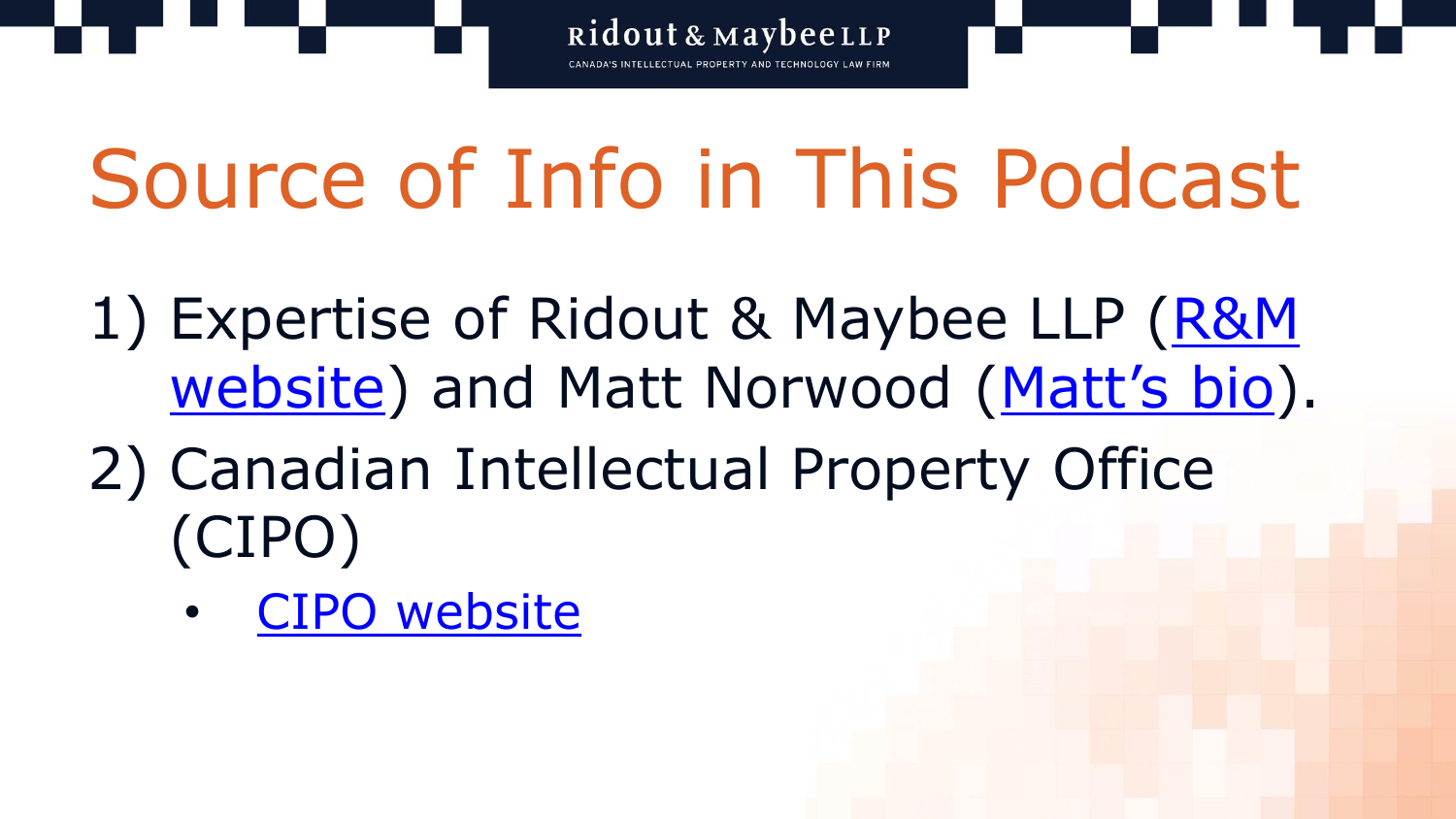Help! I think I might be infringing a patent!

• Client receives a demand letter / cease & desist letter

- Client served with a Statement of Claim or Complaint
- Client discovers the patent independently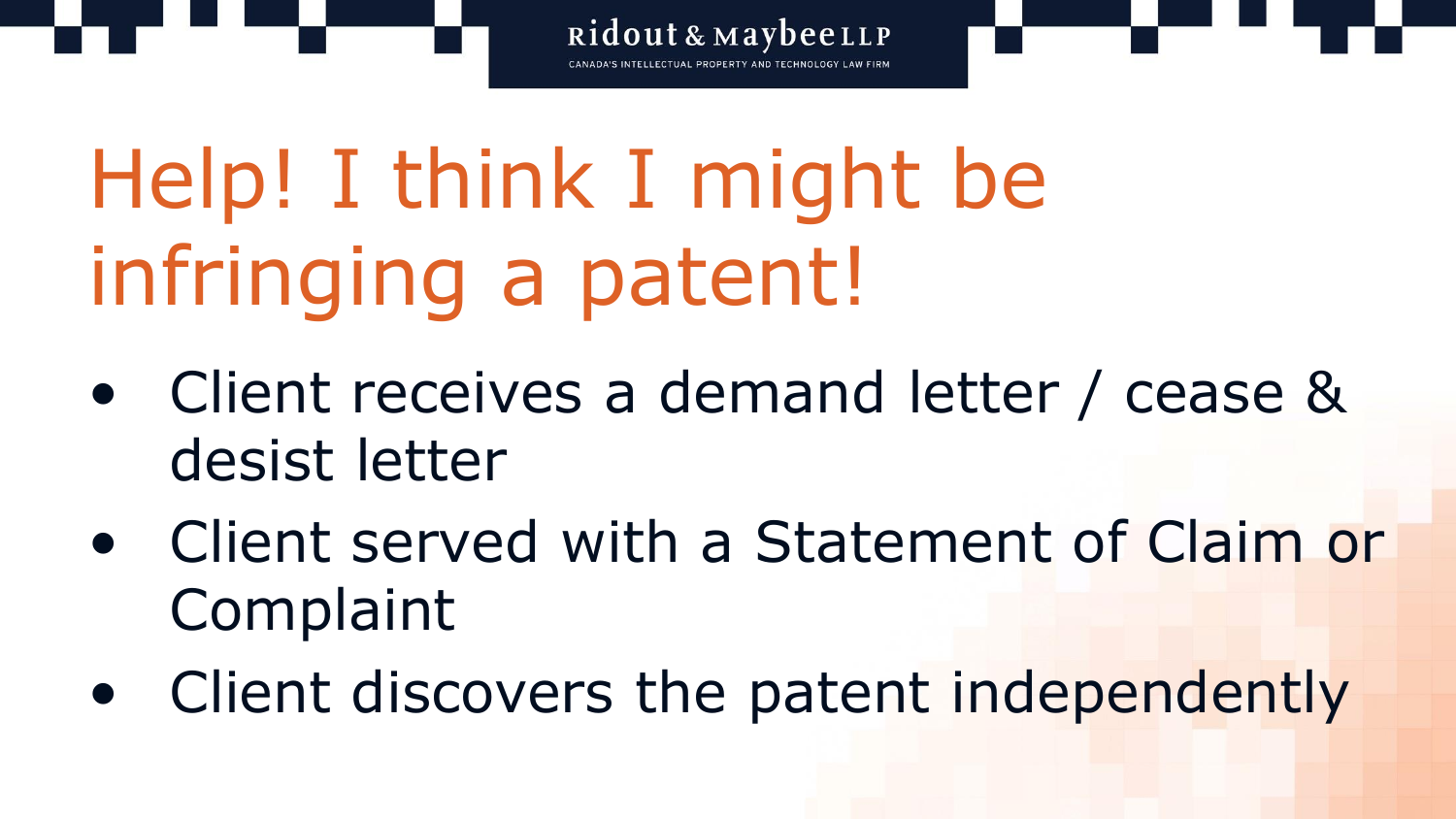

## Don't Panic

- Patents are confusing documents
- This is a step-by-step guide to assessing your client's patent infringement risks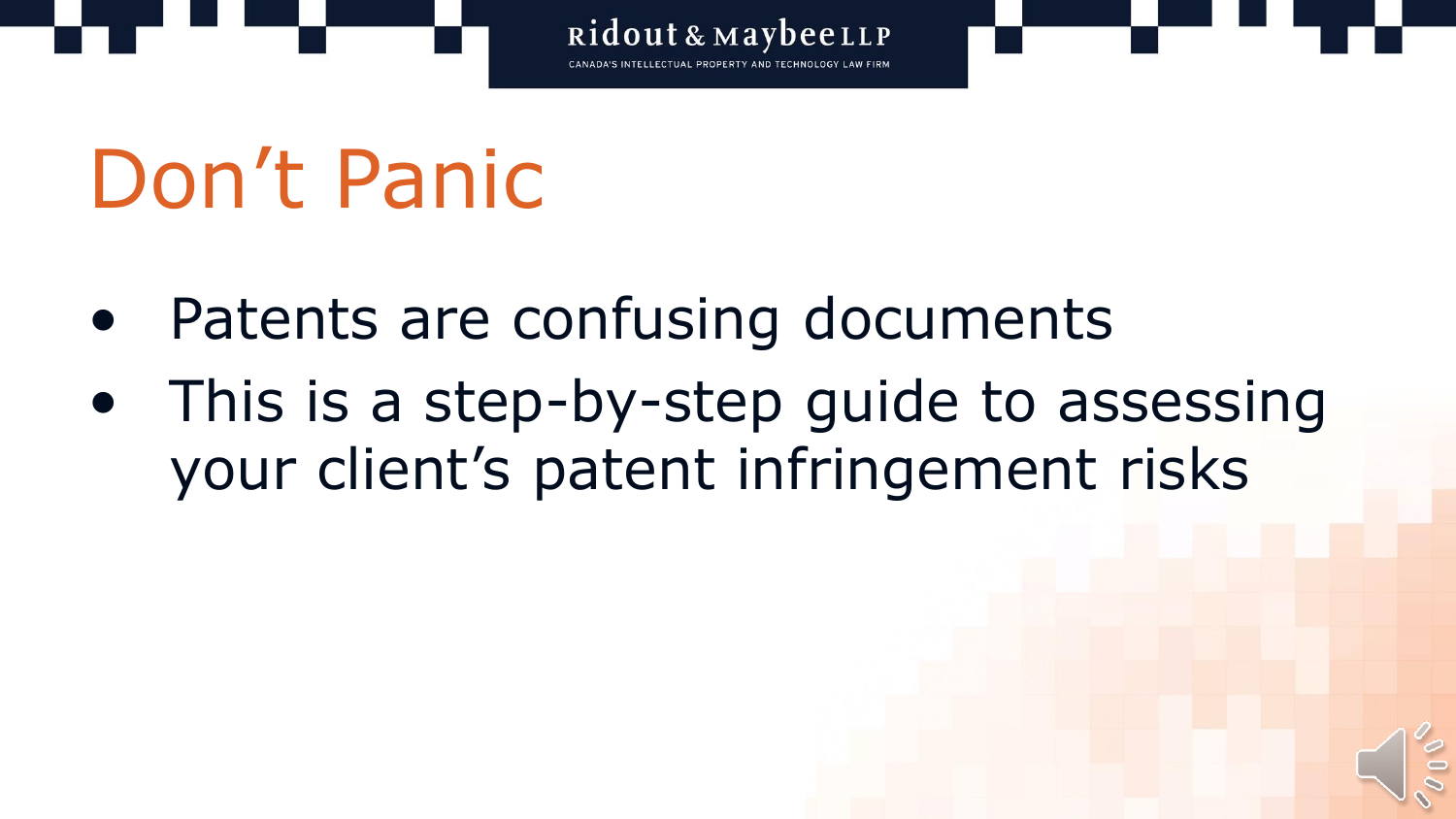## Patent Basics

- A patent is a 20-year monopoly
- It bars anyone else from making, using, or selling the invention
- Enforced through the Courts
- Proving infringement is a long, complex, and expensive process – you have time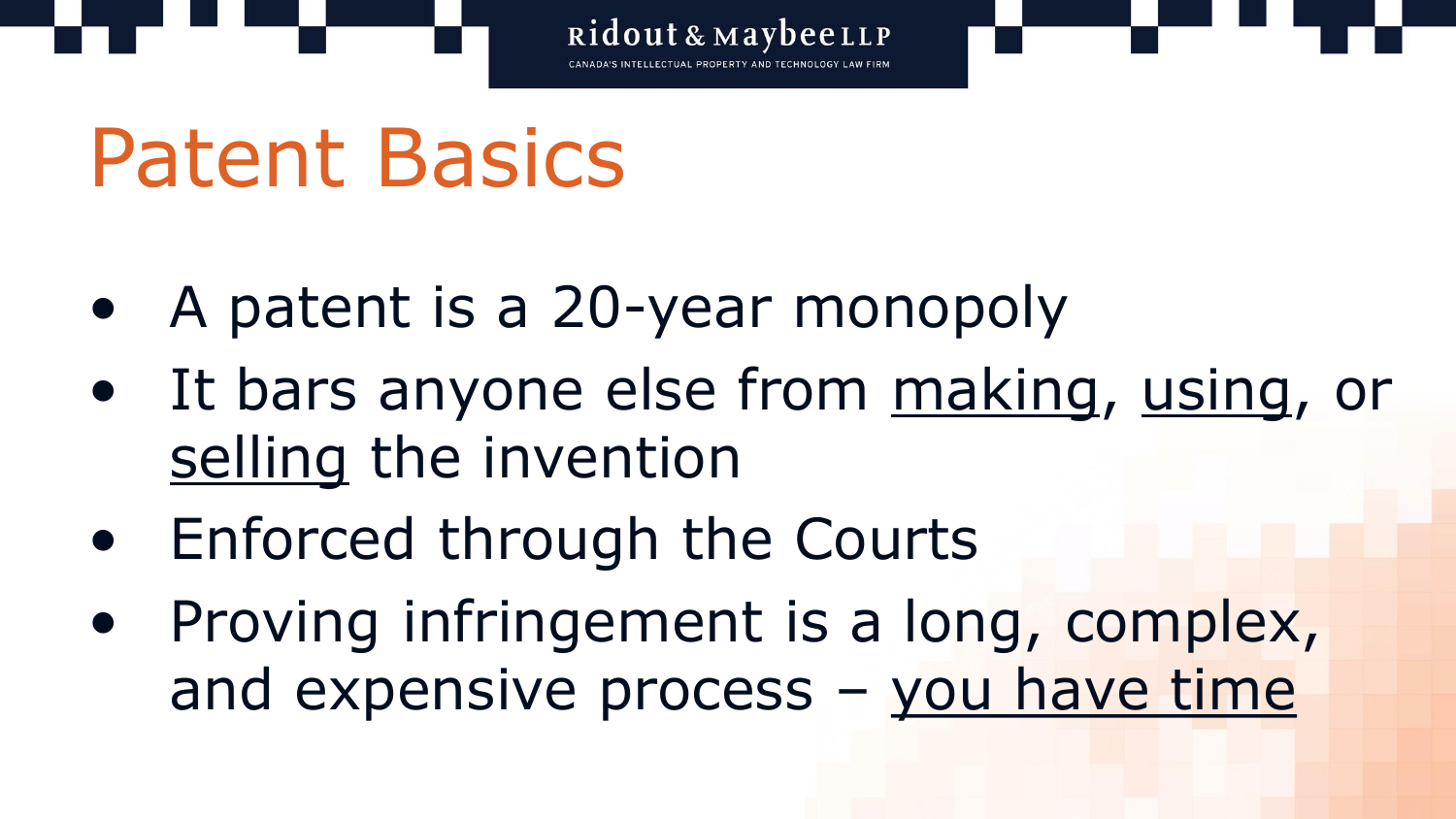## Step 1: Who's the owner?

- Lawsuit: easy, but [confirm at CIPO](http://www.ic.gc.ca/opic-cipo/cpd/eng/search/number.html)
- Demand letter: definitely [confirm at CIPO](http://www.ic.gc.ca/opic-cipo/cpd/eng/search/number.html)
- Discovered independently: you can check CIPO (but it may be out of date)

### If US patent: [check USPTO](https://portal.uspto.gov/pair/PublicPair)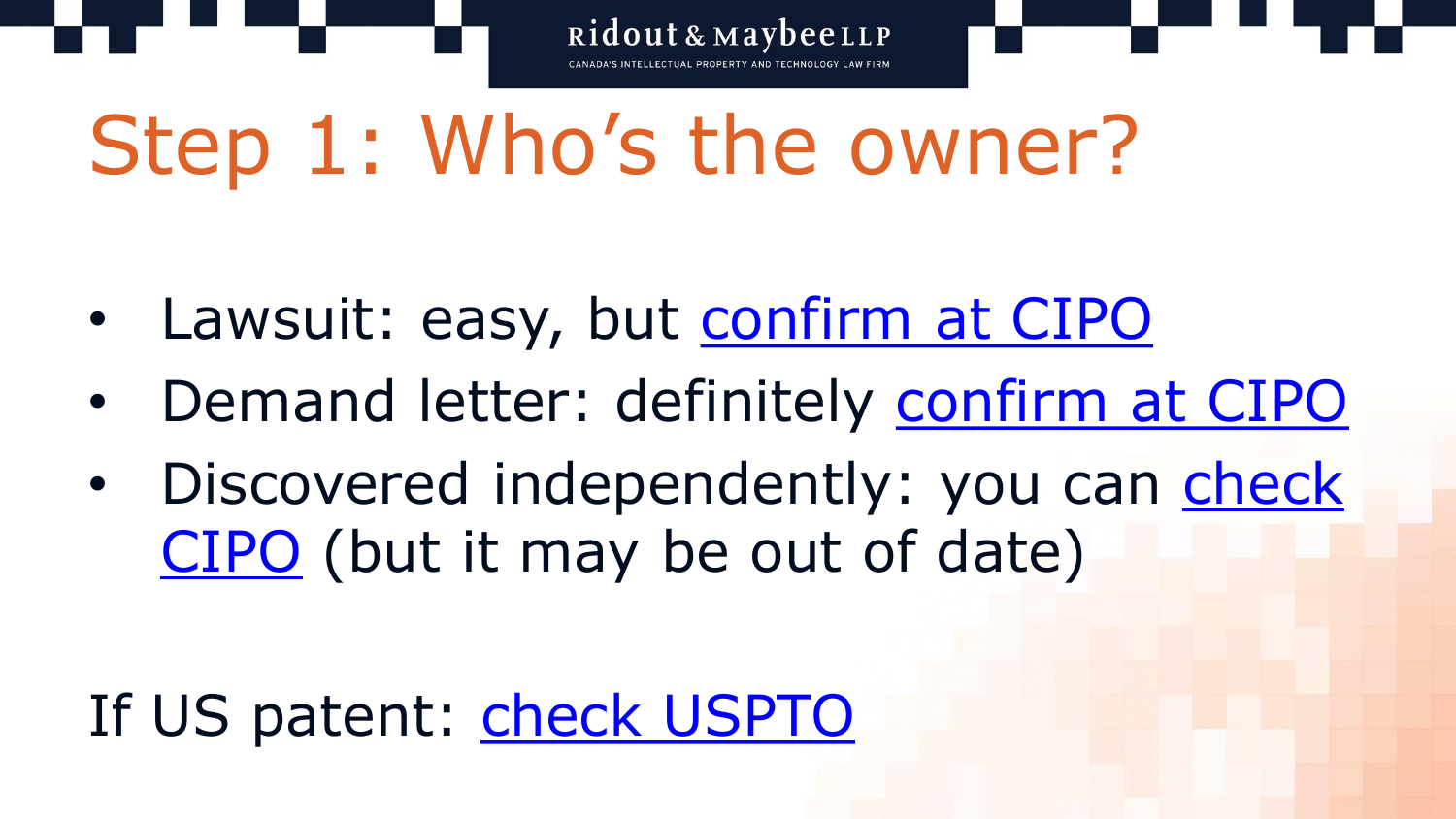CANADA'S INTELLECTUAL PROPERTY AND TECHNOLOGY LAW FIRM

## Step 1: Who's the owner?



 $(57)$ 

A chair-borne musical instrument support that is both adjustable and portable. The musical instrument support includes a seat portion having an adjustably attached support arm with an instrument rest attached to the top thereof. The musician places the seat portion of the device on the seat of a chair, and then sits on the seat portion. The support arm and instrument rest extend upward near the front edge of the chair and between the legs of the musician. The weight of the musician sitting on the chair holds the device in place. Alternatively, the musical instrument support may be held in place on a chair by adjustable straps. The base of the tuba is then placed upon the instrument rest which is covered with a non-abrasive, non-skid surface. The support arm and instrument rest may be adjusted vertically up or down to a comfortable height. The instrument then rests in the same position as if it were being held on the musician's lap, but now it does not have to be borne by the musician's legs. The musical instrument support is not permanently attached to the chair; therefore, the support may be easily removed and carried with the musician or stored for later use. Several embodiments of the present invention are contemplated which are designed to be used by different size musicians and with different types of instruments.



on patent document can provide a starting point

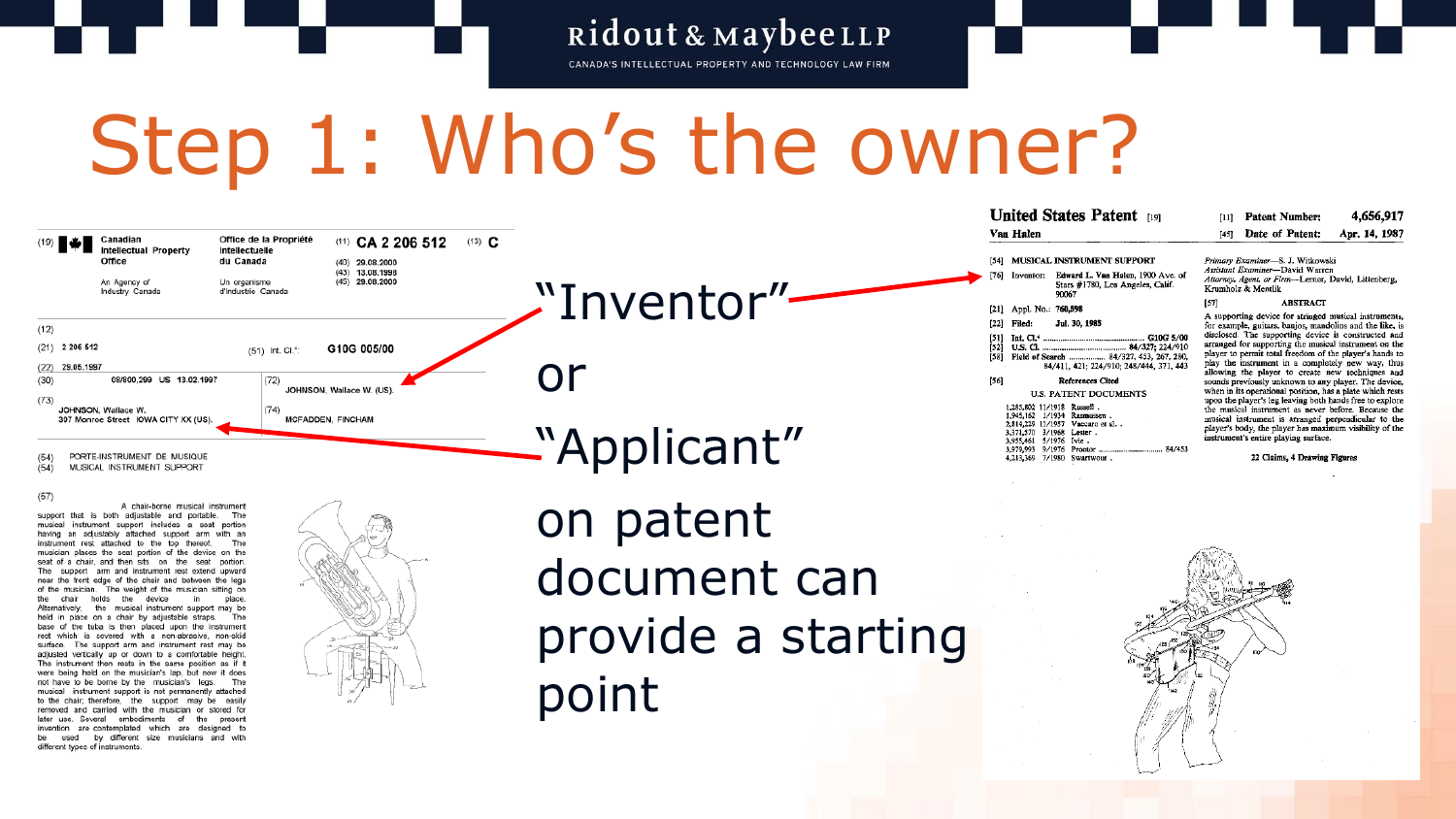Step 2: Is it still in force?

• Generally, patents expire 20 years after being filed

- Federal Court grants remedies on infringement within past 6 years (limitation period)
- If patent filing date is 26+ years ago, you're probably free and clear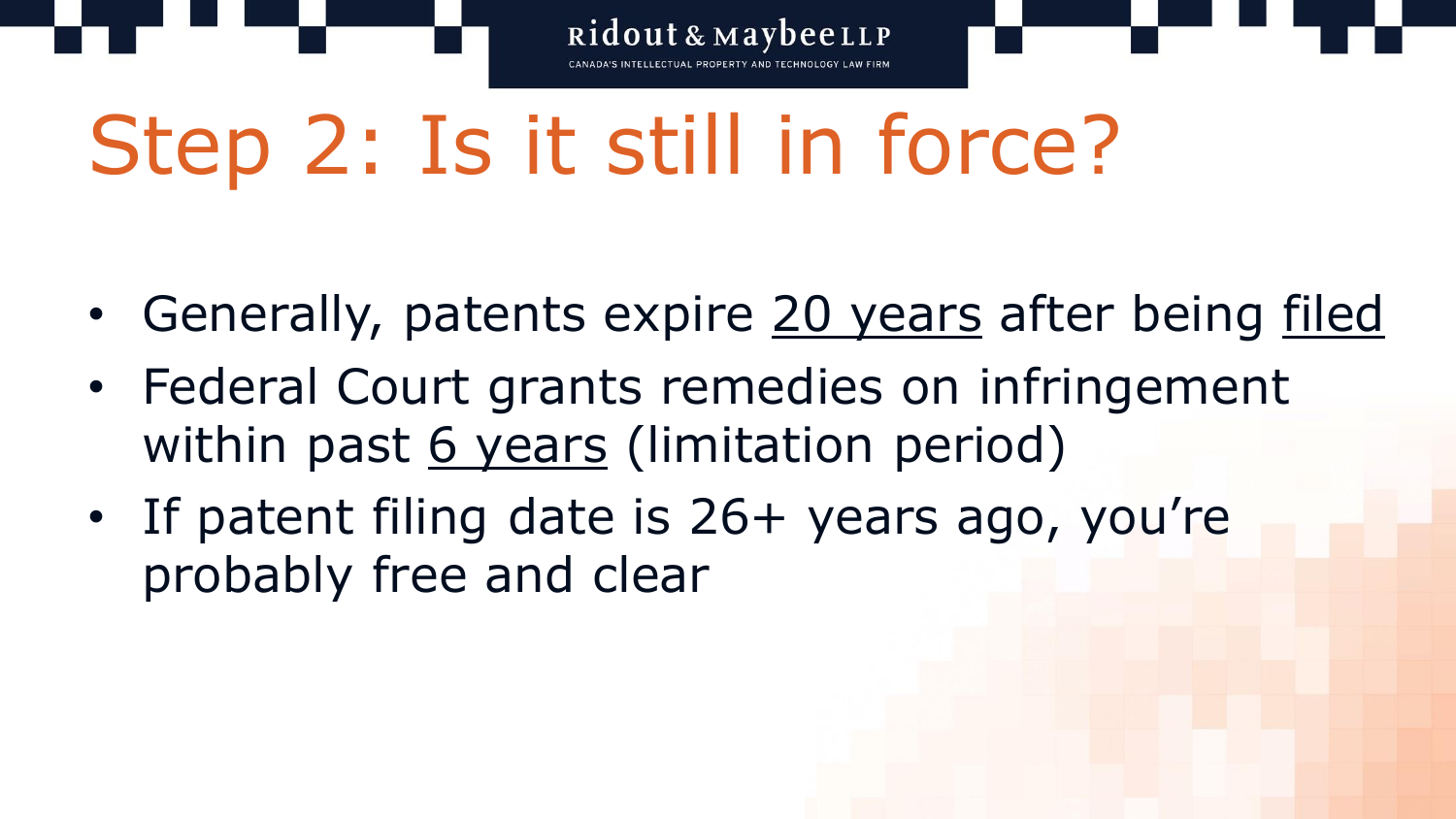CANADA'S INTELLECTUAL PROPERTY AND TECHNOLOGY LAW FIRM

## Step 2: Is it still in force?

| $(19)$ $\frac{1}{2}$ | Canadian                               | Office de la Propriété             | $(11)$ CA 2 206 512                    | $(13)$ <b>C</b> |                    | Van Halen            |                                                                                               |
|----------------------|----------------------------------------|------------------------------------|----------------------------------------|-----------------|--------------------|----------------------|-----------------------------------------------------------------------------------------------|
|                      | <b>Intellectual Property</b><br>Office | Intellectuelle<br>du Canada        | $(40)$ 29.08.2000                      |                 |                    |                      | [54] MUSICAL INSTRUMENT SUPPORT                                                               |
|                      | An Agency of<br>Industry Canada        | Un organisme<br>d'Industrie Canada | $(43)$ 13,08,1998<br>$(45)$ 29.08.2000 |                 |                    |                      | [76] Inventor: Edward L. Van Halen, 1900 Ave. of<br>Stars #1780, Los Angeles, Calif.<br>90067 |
|                      |                                        |                                    |                                        |                 |                    |                      | [21] Appl. No.: 760,598                                                                       |
| (12)                 |                                        |                                    |                                        |                 |                    | Filed:<br>[22]       | Јш. 30, 1985                                                                                  |
| $(21)$ 2 206 512     |                                        | (51) Int. Cl. <sup>4</sup> :       | G10G 005/00                            |                 | <b>Filing Date</b> | T511<br>[52]<br>[58] | G10G 5/00<br>84/327: 224/910<br>Field of Search  84/327, 453, 267, 280,                       |
| $(22)$ 29.05.1997    |                                        |                                    |                                        |                 |                    |                      | 84/411, 421; 224/910; 248/444, 371, 443                                                       |
| (30)                 | 08/800,299 US 13.02.1997               | (72)                               | JOHNSON, Wallace W. (US).              |                 |                    | [56]                 | <b>References Cited</b>                                                                       |
| (73)                 |                                        |                                    |                                        |                 |                    |                      | <b>U.S. PATENT DOCUMENTS</b>                                                                  |
|                      | JOHNSON, Wallace W.                    |                                    |                                        |                 |                    |                      | 1,285,802 11/1918 Russell<br>1,945,162 1/1934 Rasmussen.                                      |
|                      | 307 Monroe Street IOWA CITY XX (US).   |                                    | <b>MCFADDEN, FINCHAM</b>               |                 |                    |                      | 2,814,229 11/1957 Vaccaro et al. .<br>3.371.570 3/1968 Lester.                                |
|                      |                                        |                                    |                                        |                 |                    |                      | 3.955.461 5/1976 Ivie.                                                                        |
| (54)                 | PORTE-INSTRUMENT DE MUSIQUE            |                                    |                                        |                 |                    |                      | 4.213.369 7/1980 Swartwout                                                                    |

 $(54)$ MUSICAL INSTRUMENT SUPPORT

#### $(57)$

A chair-borne musical instrument support that is both adjustable and portable. The musical instrument support includes a seat portion having an adjustably attached support arm with an instrument rest attached to the top thereof. The musician places the seat portion of the device on the seat of a chair, and then sits on the seat portion. The support arm and instrument rest extend upward near the front edge of the chair and between the legs of the musician. The weight of the musician sitting on the chair holds the device in place. Alternatively, the musical instrument support may be held in place on a chair by adjustable straps. The base of the tuba is then placed upon the instrument rest which is covered with a non-abrasive, non-skid surface. The support arm and instrument rest may be adjusted vertically up or down to a comfortable height. The instrument then rests in the same position as if it were being held on the musician's lap, but now it does not have to be borne by the musician's legs. The musical instrument support is not permanently attached to the chair; therefore, the support may be easily removed and carried with the musician or stored for later use. Several embodiments of the present invention are contemplated which are designed to be used by different size musicians and with different types of instruments.



4.656.917 [11] Patent Number: [45] Date of Patent: Apr. 14, 1987 Primary Examiner-S. J. Witkowski Assistant Examiner-David Warren Attorney, Agent, or Firm-Lerner, David, Littenberg, Krumholz & Mentlik

#### **ARSTRACT**

[57]

A supporting device for stringed musical instruments. for example, guitars, banjos, mandolins and the like, is disclosed. The supporting device is constructed and arranged for supporting the musical instrument on the player to permit total freedom of the player's hands to player to permit total receiver of the player's names to allowing the player to create new techniques and sounds previously unknown to any player. The device, when in its operational position, has a plate which rests upon the player's leg leaving both hands free to explore the musical instrument as never before. Because the musical instrument is arranged perpendicular to the player's body, the player has maximum visibility of the instrument's entire playing surface.

22 Claims, 4 Drawing Figures



**United States Patent not**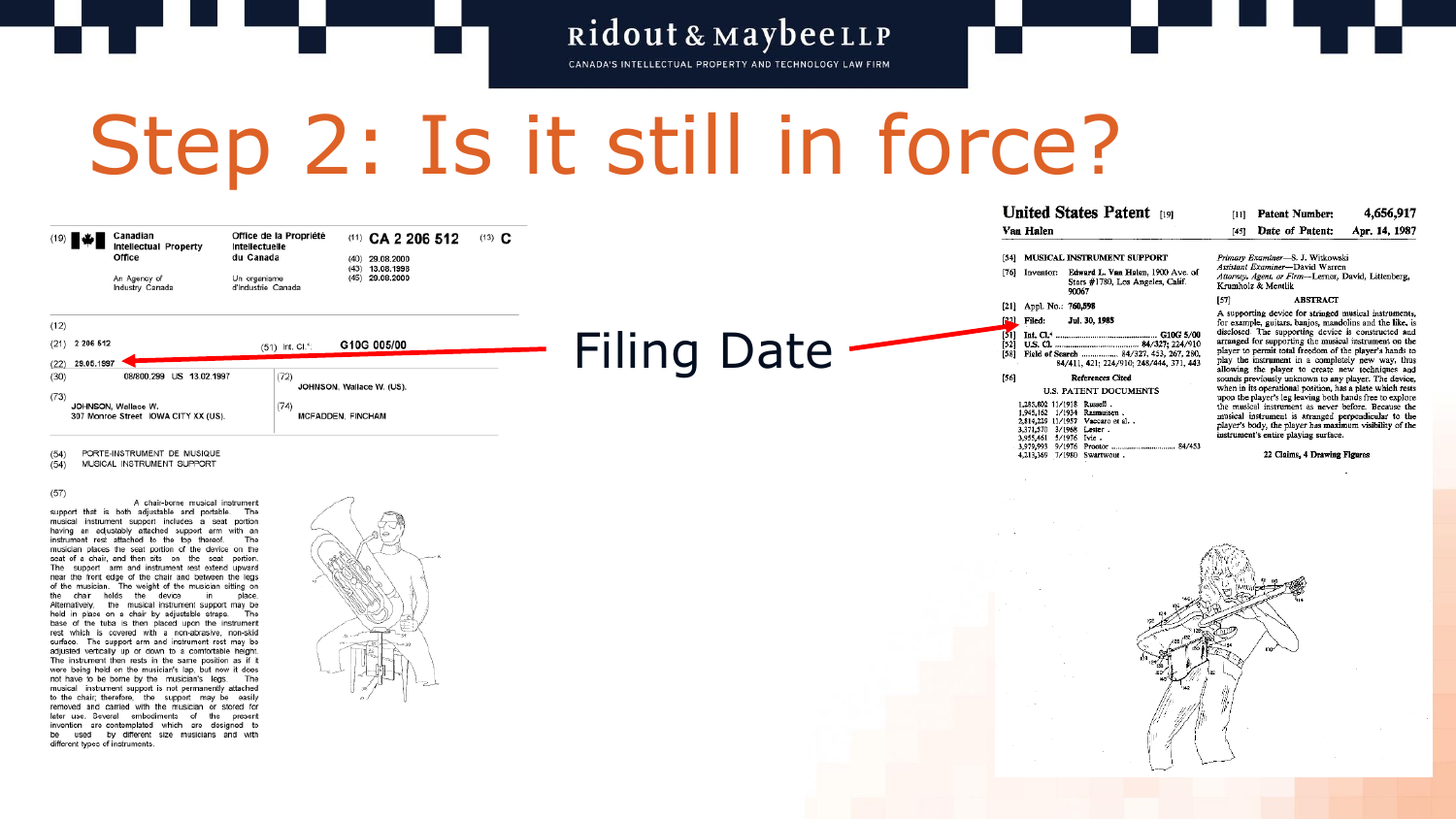Step 2: Is it still in force?

## Check if maintenance fees have been paid:

- [CIPO](http://www.ic.gc.ca/opic-cipo/cpd/eng/search/number.html)
- [USPTO](https://portal.uspto.gov/pair/PublicPair)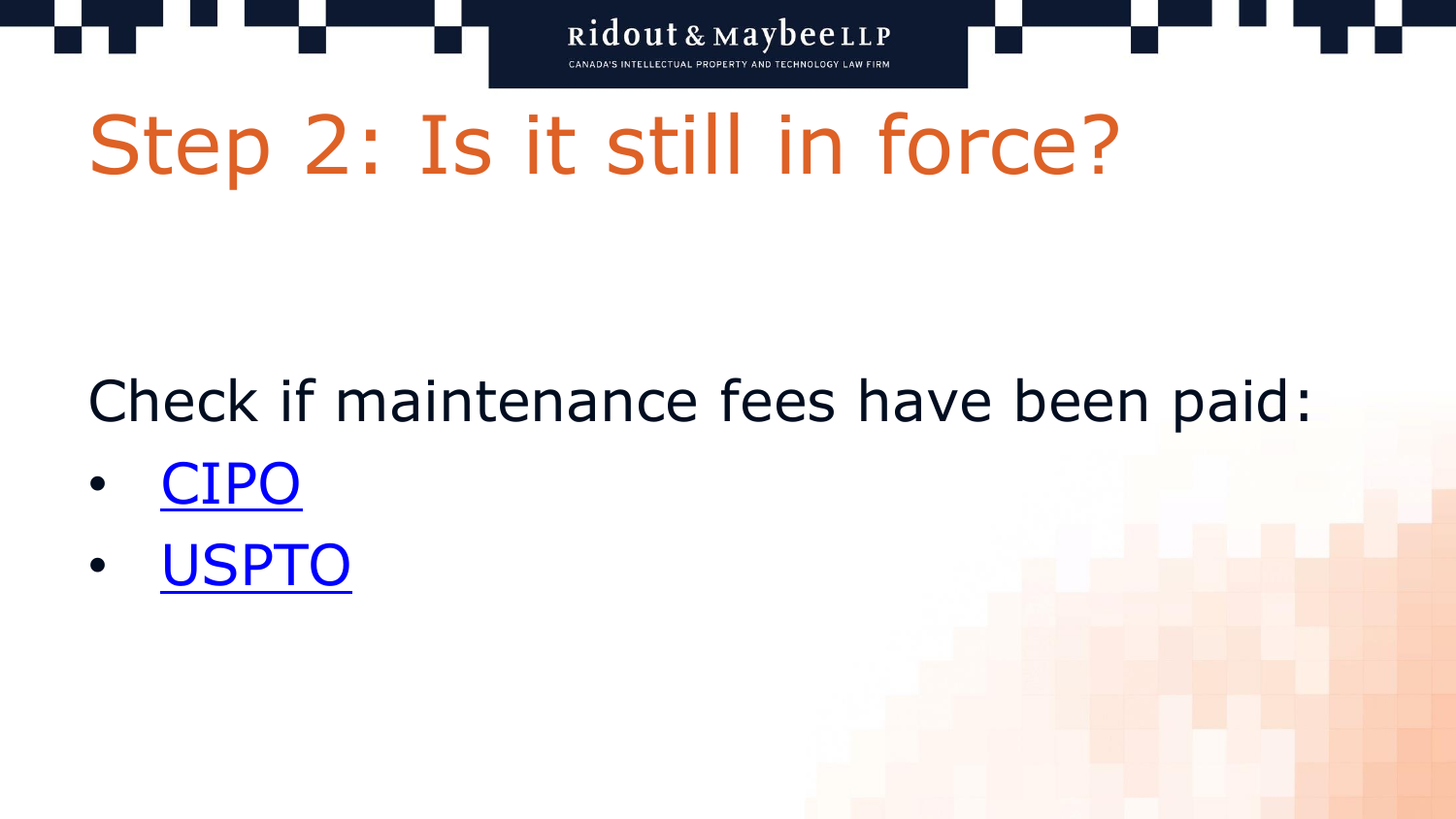Step 3: Are you engaged in potentially infringing activity in the patent's jurisdiction?

- Making, using, or selling the invention
- In the country where the patent applies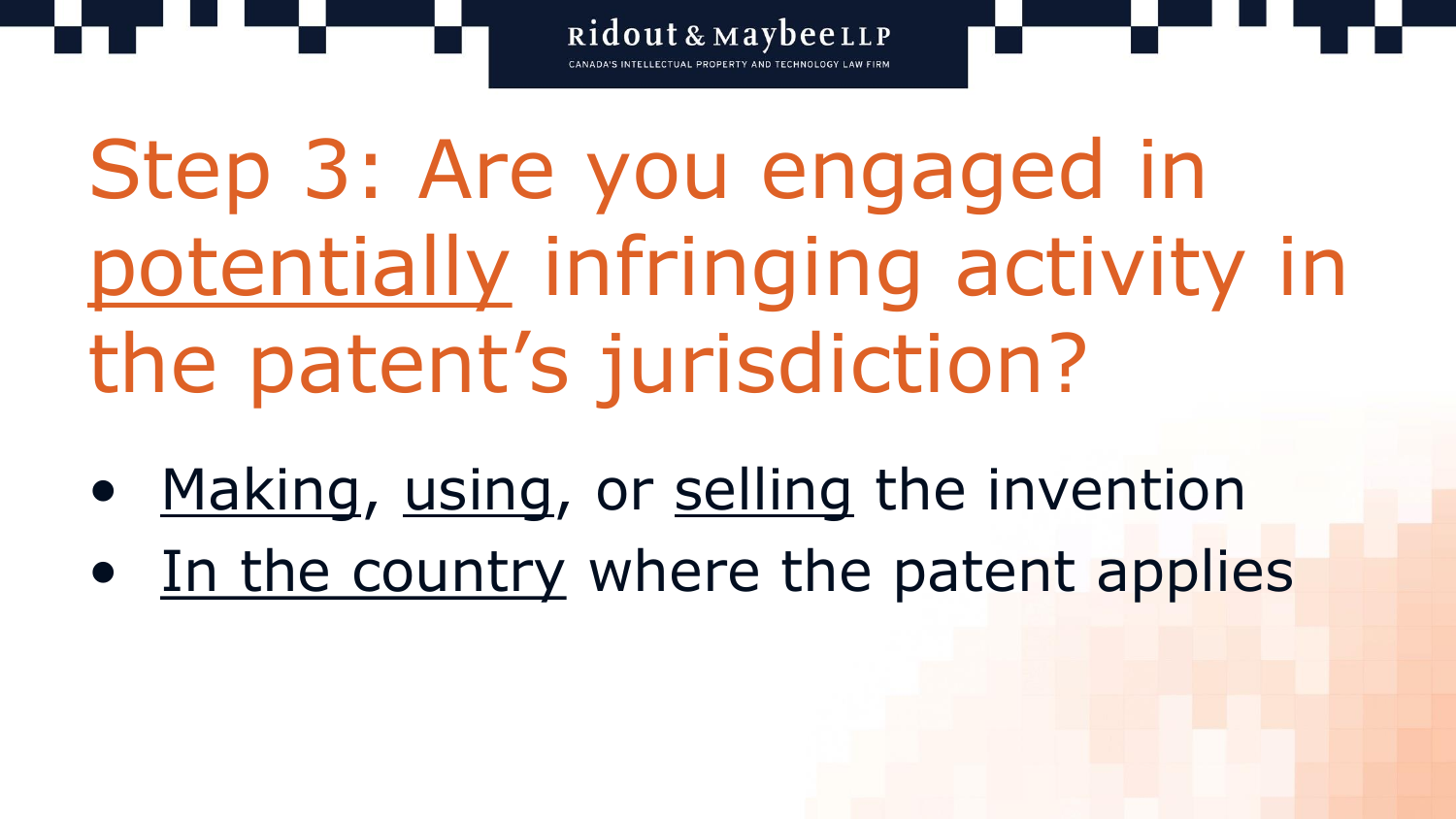CANADA'S INTELLECTUAL PROPERTY AND TECHNOLOGY LAW FIRM

## Step 3: Are you engaged in potentially infringing activity in the patent's jurisdiction?



Office de la Propriété (11) CA 2 206 512 (13) C Intellectuelle du Canada  $(40)$  29.08.2000  $(43)$  13,08,1998 Un organisme  $(45)$  29.08.2000

An Agency of Industry Canada d'Industrie Canada

 $(12)$ 

| (21) | 2 206 512                                                   | (51) Int. Cl. <sup>4</sup> : | G10G 005/00               |
|------|-------------------------------------------------------------|------------------------------|---------------------------|
| (22) | 29.05.1997                                                  |                              |                           |
| (30) | 08/800.299 US 13.02.1997                                    | (72)                         | JOHNSON, Wallace W. (US). |
| (73) |                                                             |                              |                           |
|      | JOHNSON, Wallace W.<br>307 Monroe Street IOWA CITY XX (US). | (74)                         | <b>MCFADDEN, FINCHAM</b>  |

PORTE-INSTRUMENT DE MUSIQUE  $(54)$ 

 $(54)$ MUSICAL INSTRUMENT SUPPORT

 $(57)$ 

A chair-borne musical instrument support that is both adjustable and portable. The musical instrument support includes a seat portion having an adjustably attached support arm with an instrument rest attached to the top thereof. The musician places the seat portion of the device on the seat of a chair, and then sits on the seat portion. The support arm and instrument rest extend upward near the front edge of the chair and between the legs of the musician. The weight of the musician sitting on the chair holds the device in place. Alternatively, the musical instrument support may be held in place on a chair by adjustable straps. The base of the tuba is then placed upon the instrument rest which is covered with a non-abrasive, non-skid surface. The support arm and instrument rest may be adjusted vertically up or down to a comfortable height. The instrument than rests in the same nosition as i



|      | <b>War Halen</b>        | United States Patent [19]                                                                        |
|------|-------------------------|--------------------------------------------------------------------------------------------------|
| [54] |                         | <b>MUSICAL INSTRUMENT SUPPORT</b>                                                                |
| 1761 |                         | Inventor: Edward L. Van Halen, 1900 Ave. of<br>Stars #1780, Los Angeles, Calif.<br>90067         |
| [21] | Appl. No.: 760,598      |                                                                                                  |
| [22] |                         | Filed: Jul. 30, 1985                                                                             |
| [58] |                         | Field of Search  84/327, 453, 267, 280.<br>84/411, 421, 224/910, 248/444, 371, 443               |
| [56] |                         | <b>References Cited</b>                                                                          |
|      |                         | <b>ILS. PATENT DOCUMENTS</b>                                                                     |
|      | 3.371.570 3/1968 Lester | 1,285,802 11/1918 Russell .<br>1,945,162 1/1934 Rasmussen.<br>2,814,229 11/1957 Vaccaro et al. . |

3,955,461 5/1976 Ivie. 3,979,993 9/1976 Proctor

4,213,369 7/1980 Swartwout.

4.656.917 [11] Patent Number: [45] Date of Patent: Apr. 14, 1987 Primary Examiner-S. J. Witkowski

Assistant Examiner-David Warren Attorney, Agent, or Firm-Lerner, David, Littenberg, Krumholz & Mentlik

#### **ABSTRACT**

A supporting device for stringed musical instruments, for example, guitars, banjos, mandolins and the like, is disclosed. The supporting device is constructed and arranged for supporting the musical instrument on the player to permit total freedom of the player's hands to play the instrument in a completely new way, thus allowing the player to create new techniques and sounds previously unknown to any player. The device, when in its operational position, has a plate which rests upon the player's leg leaving both hands free to explore the musical instrument as never before. Because the musical instrument is arranged perpendicular to the player's body, the player has maximum visibility of the instrument's entire playing surface.

22 Claims, 4 Drawing Figures



 $571$ 

84/453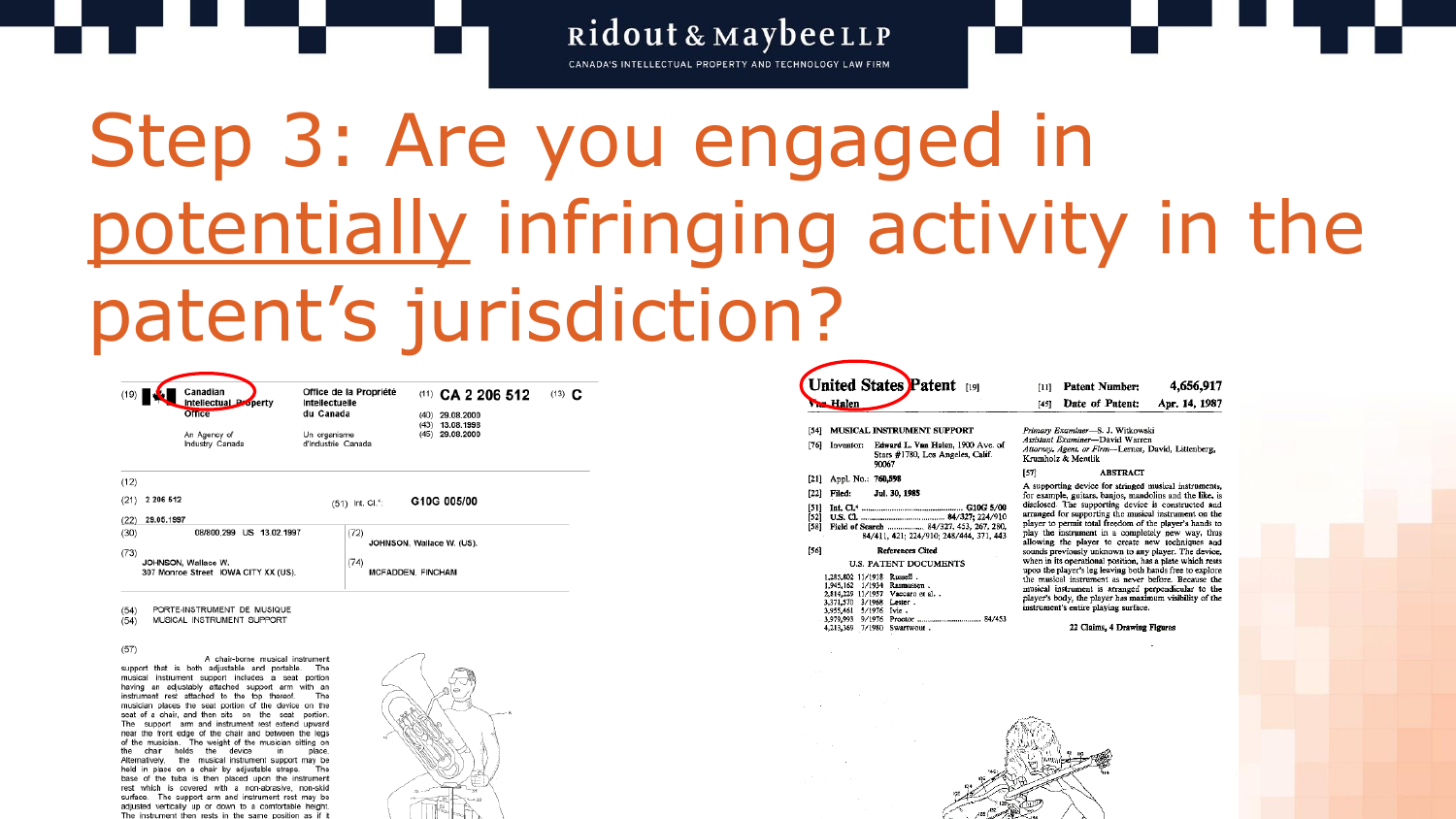Step 4: Does your product or service infringe the Claims?

• Patent monopoly is not defined by what is described or shown in drawings

Ridout & MaybeeLLP

• It's defined by the Claims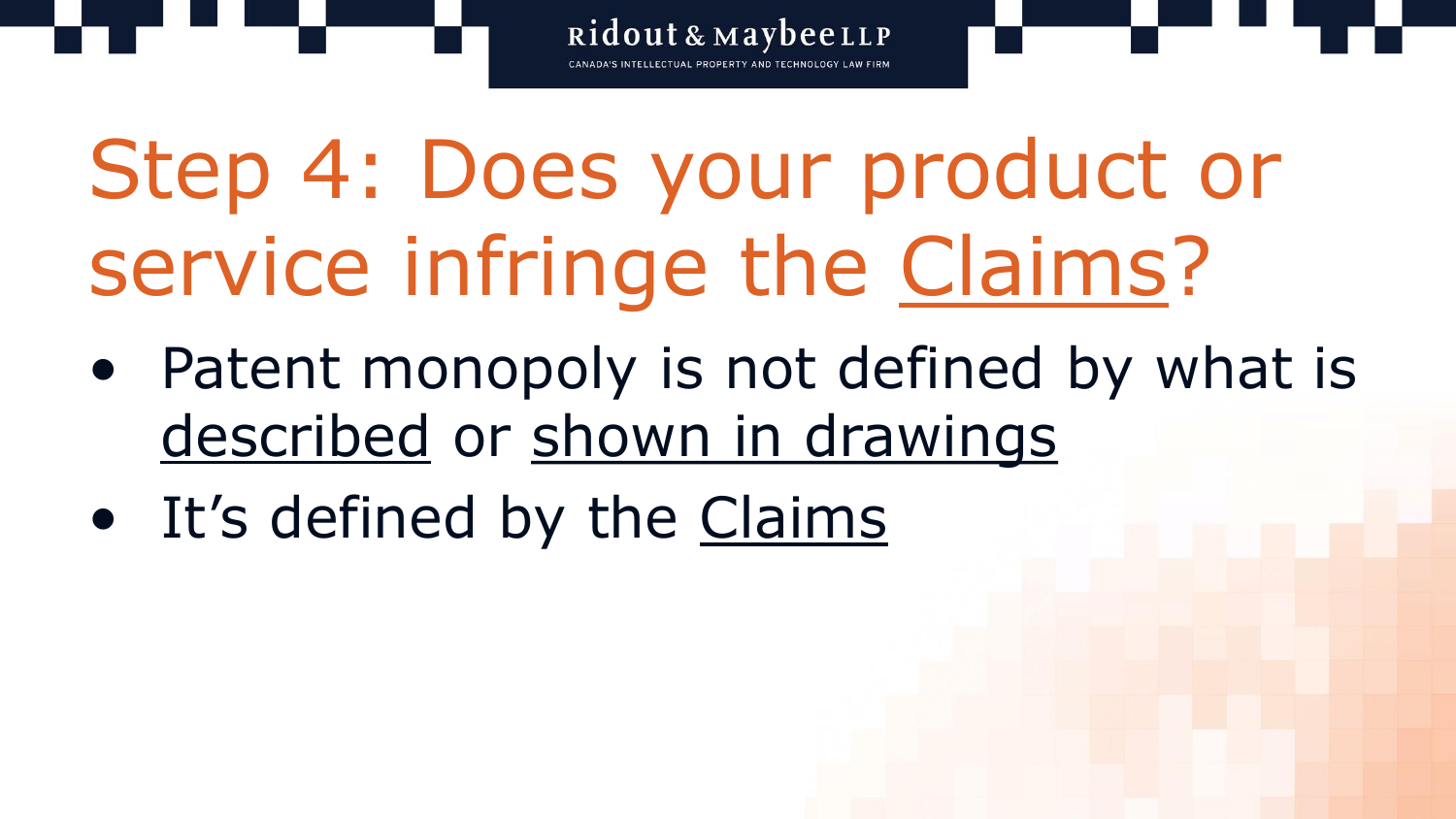Ridout & MaybeeLLP CANADA'S INTELLECTUAL PROPERTY AND TECHNOLOGY LAW FIRM

# Step 4: Does your product or service infringe the Claims?

- Claim construction (interpretation) is complex and uncertain
- Courts require expert witnesses to construe claims

THE EMBODIMENTS OF THE INVENTION IN WHICH AN EXCLUSIVE PROPERTY OR PRIVILEGE IS CLAIMED ARE DEFINED AS FOLLOWS:

- 1. A musical instrument support, comprising:
- a seat portion having a downwardly extending portion; a support arm;

means for adjustably connecting said support arm to said seat portion, said means comprising a hollow sleeve mounted on said downwardly extending portion, said support arm being slidably received within said sleeve, said sleeve having an outer surface with a threaded hole therethrough; and a knob having a threaded rod extending therefrom, said threaded rod being capable of mating with said threaded hole;

a rest attached to said support arm for receiving a musical instrument; and

means for holding said seat portion upon a chair seat.

2. A musical instrument support comprising:

a seat portion having an extended portion for extending beyond a front edge of a seat, said extended portion having a threaded hole therethrough;

a support arm;

a rest attached to said support arm for receiving a musical instrument;

means for holding said seat portion upon a chair seat; and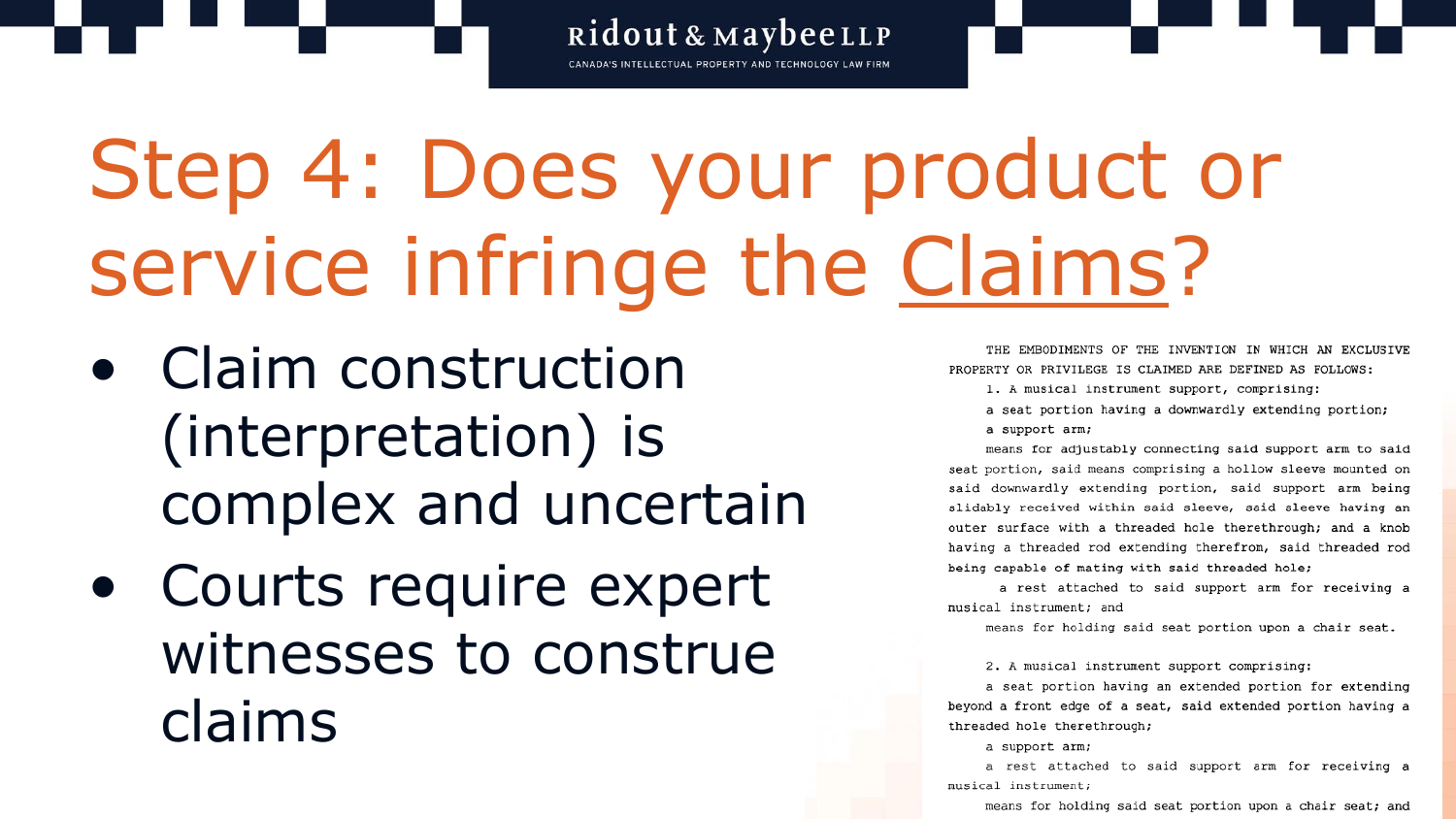

• Examined by patent office  $\rightarrow$  presumption of validity

- But patents routinely invalidated by courts
- Several grounds of invalidity
	- Most common attack  $=$  lack of novelty/inventiveness
	- Collect relevant prior art, talk to IP lawyer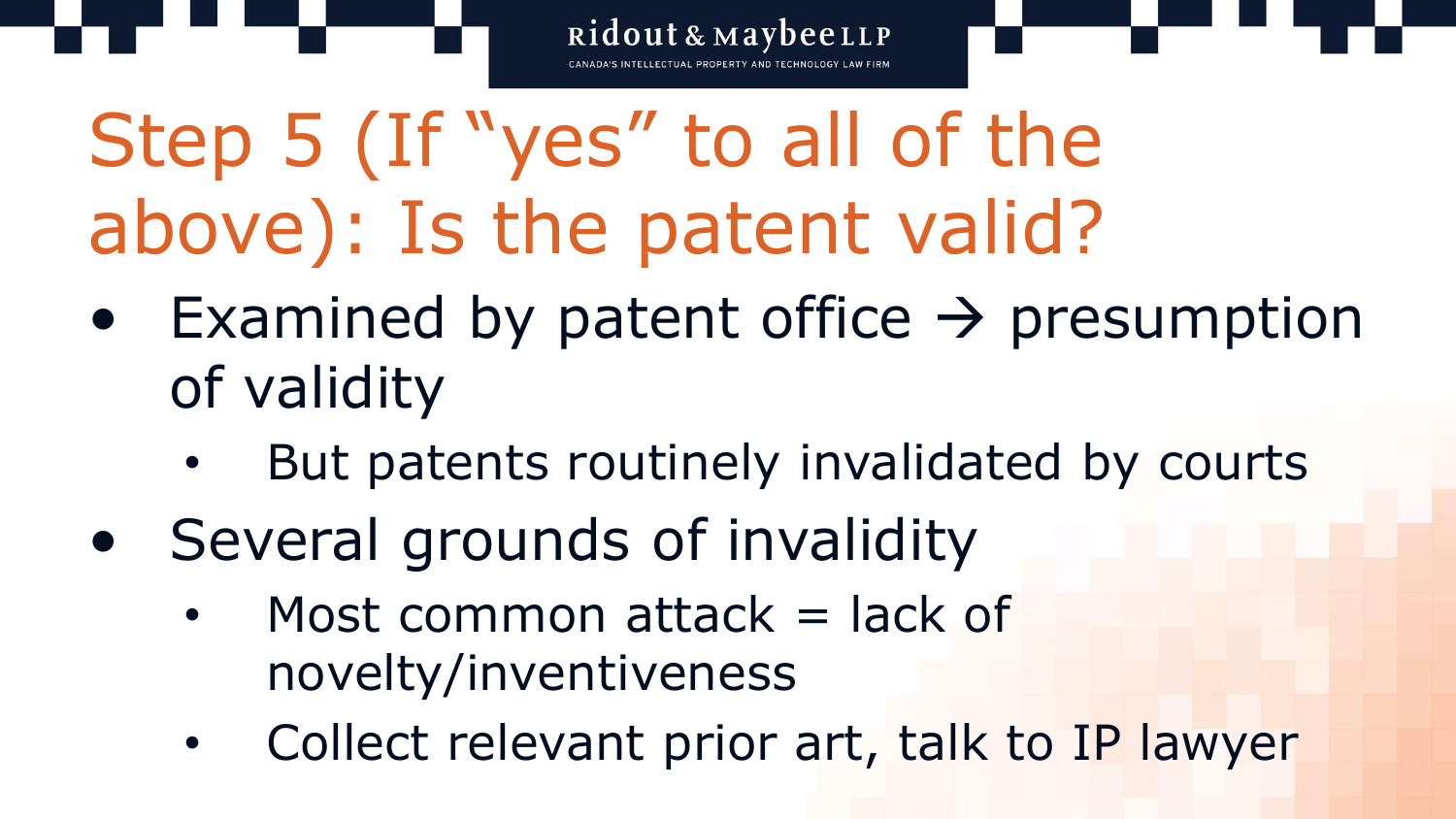Step 6: Potential Liability

- Damages or profits
	- Usually comparable to each other
	- Accrued over last 6 years (or since patent issued)

- Injunction
- Legal costs (20-50%)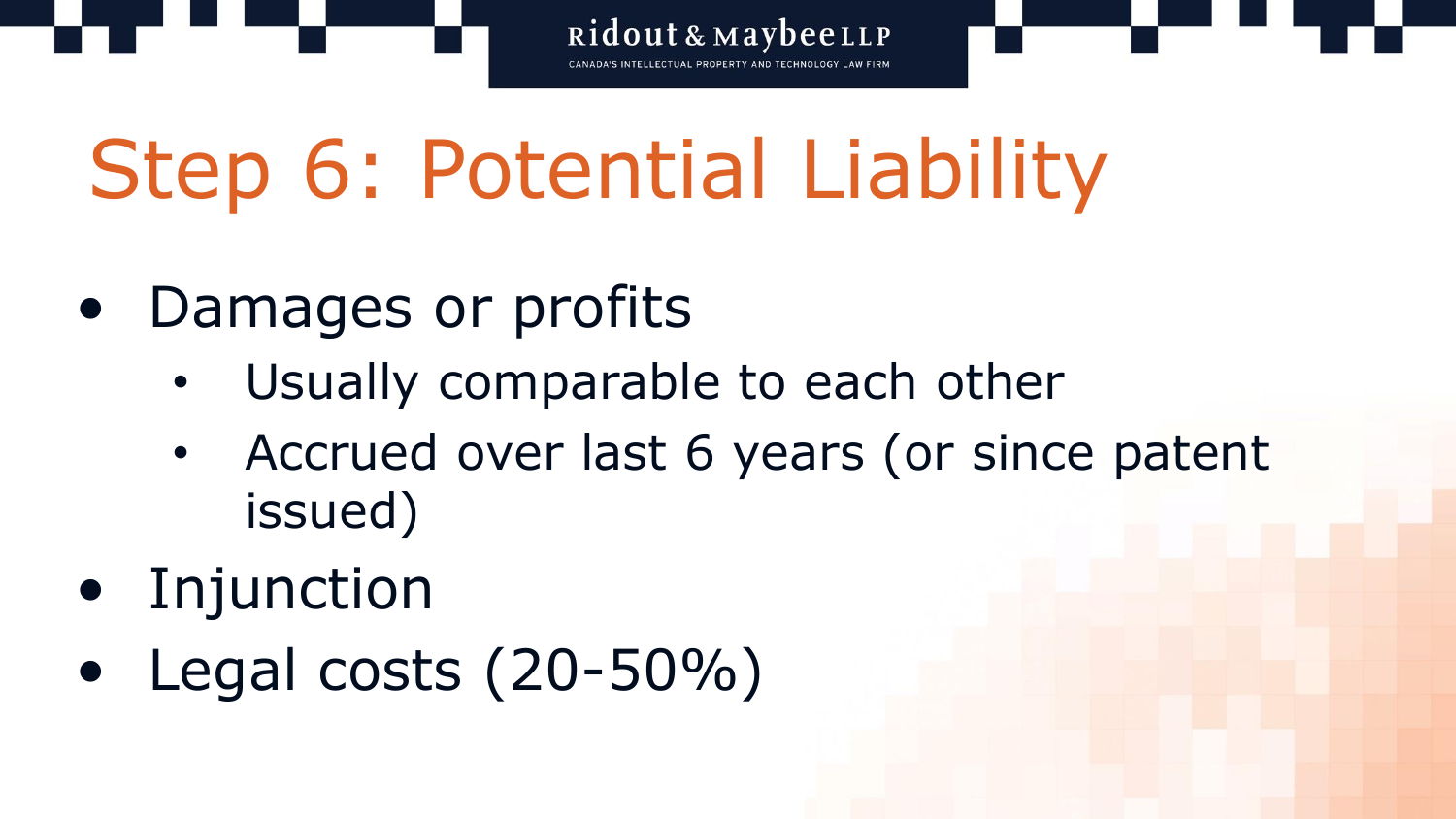

• Timeline of patent issuance and patent action determines remedies:

- Judgment after patent expires  $\rightarrow$  no injunction
- Action filed 6 years after patent expires  $\rightarrow$  no damages
- Damages period  $=$  issue date to expiration date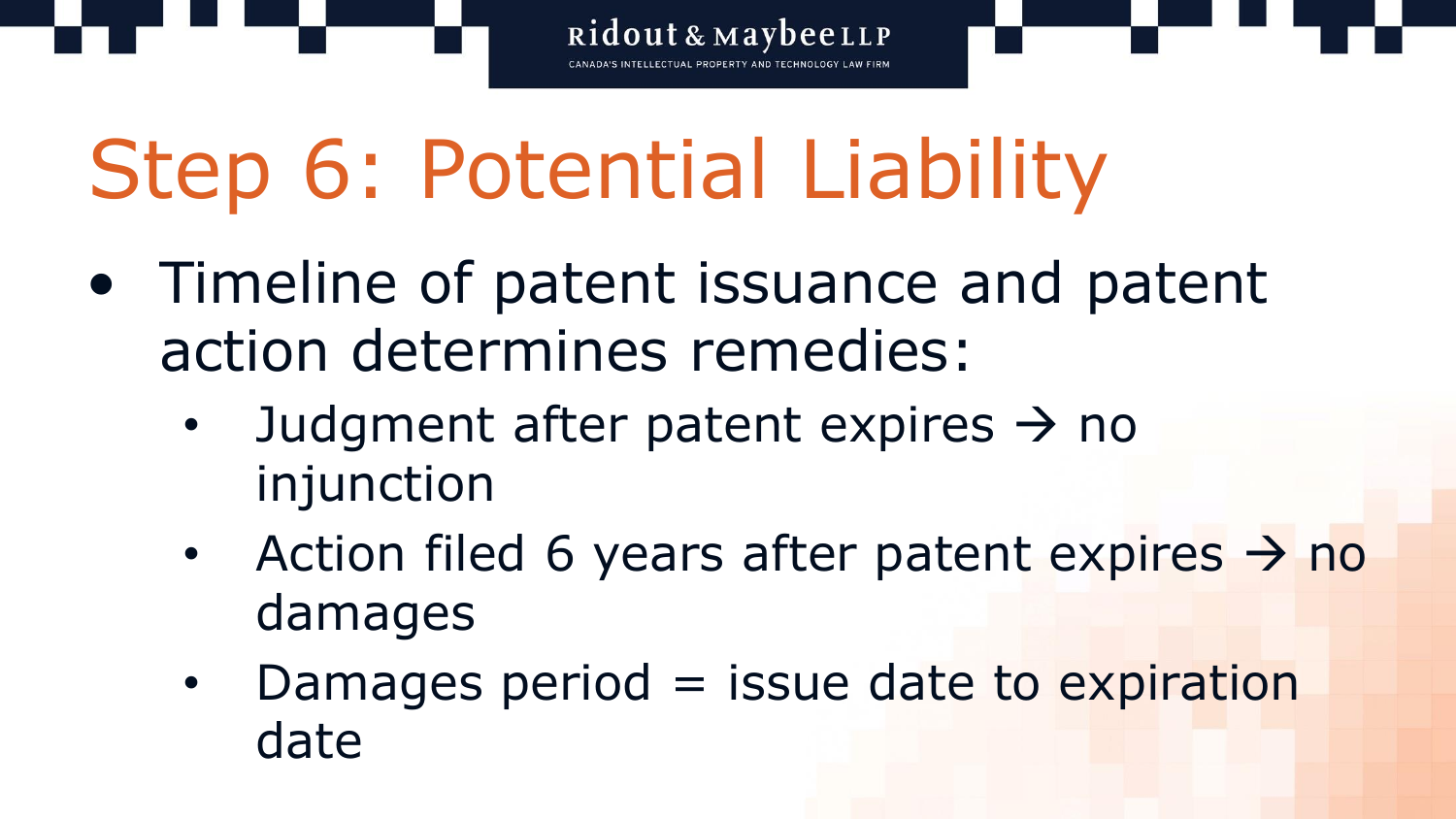Ridout & MaybeeLLP CANADA'S INTELLECTUAL PROPERTY AND TECHNOLOGY LAW FIRM



## Step 6: Potential Liability

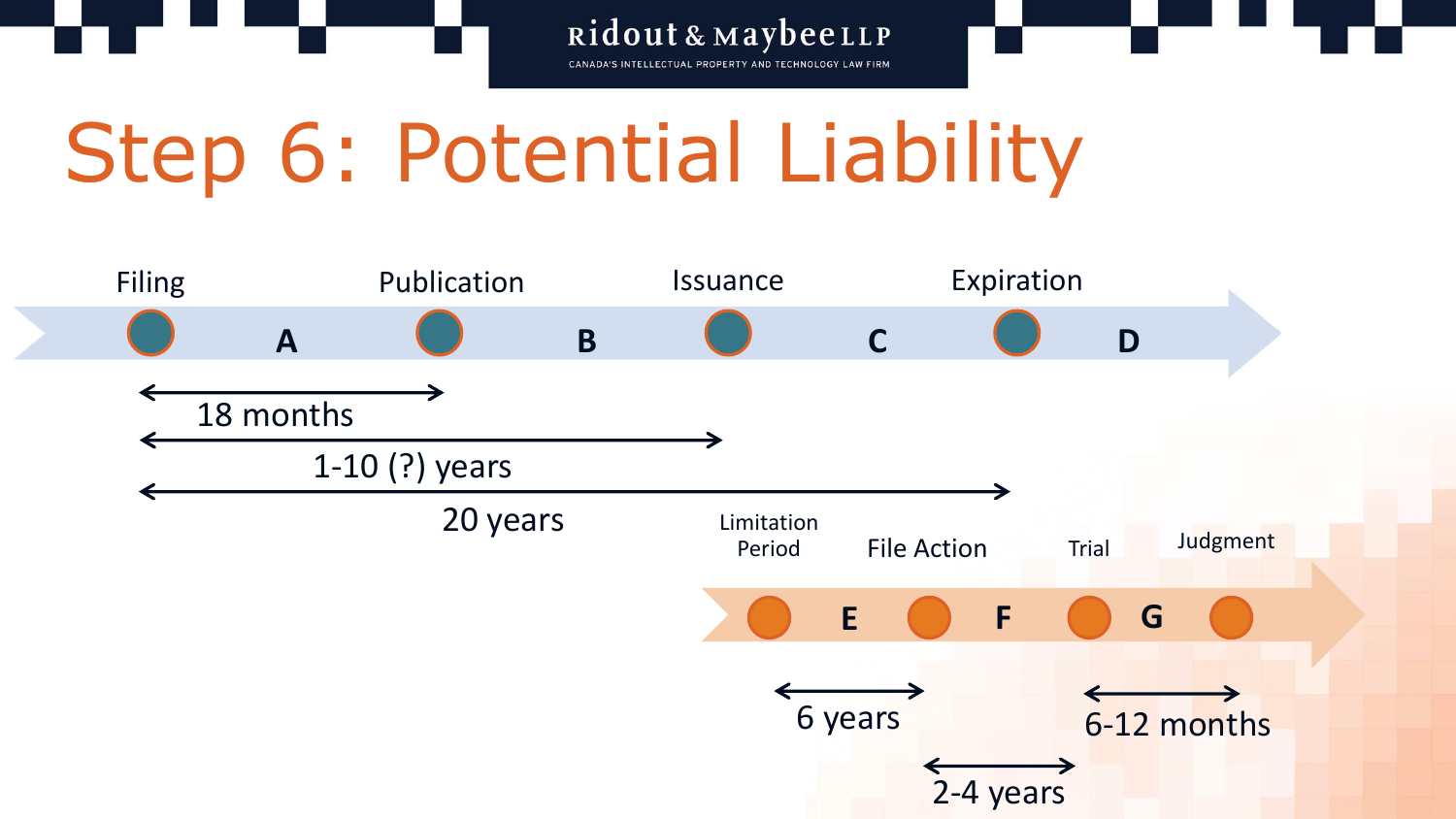

# Strategic Tips

- Lots of edge cases and uncertainty
	- Even patent term (20 years) and territoriality can be uncertain
	- A patent lawyer may be able to clarify in an initial consultation
- If you get to claim interpretation, you should consult a patent lawyer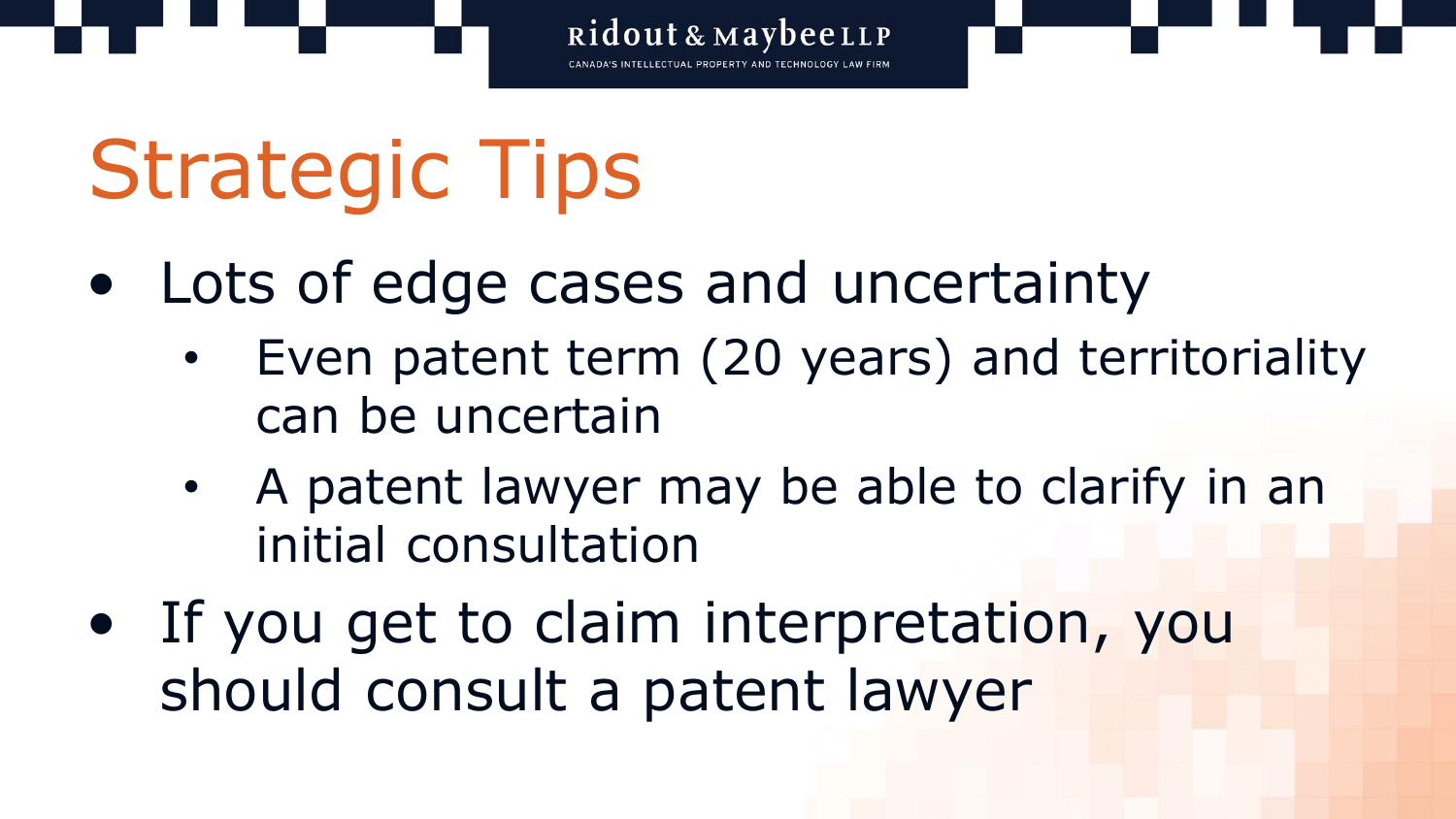

# Strategic Tips

- I'm still worried I'm infringing  $-$  what should I do?
	- Independently discovered: let sleeping dogs lie (or acquire)
	- Lawsuit: hire litigation counsel
	- Demand letter: hire litigation counsel, consider filing for declaratory relief